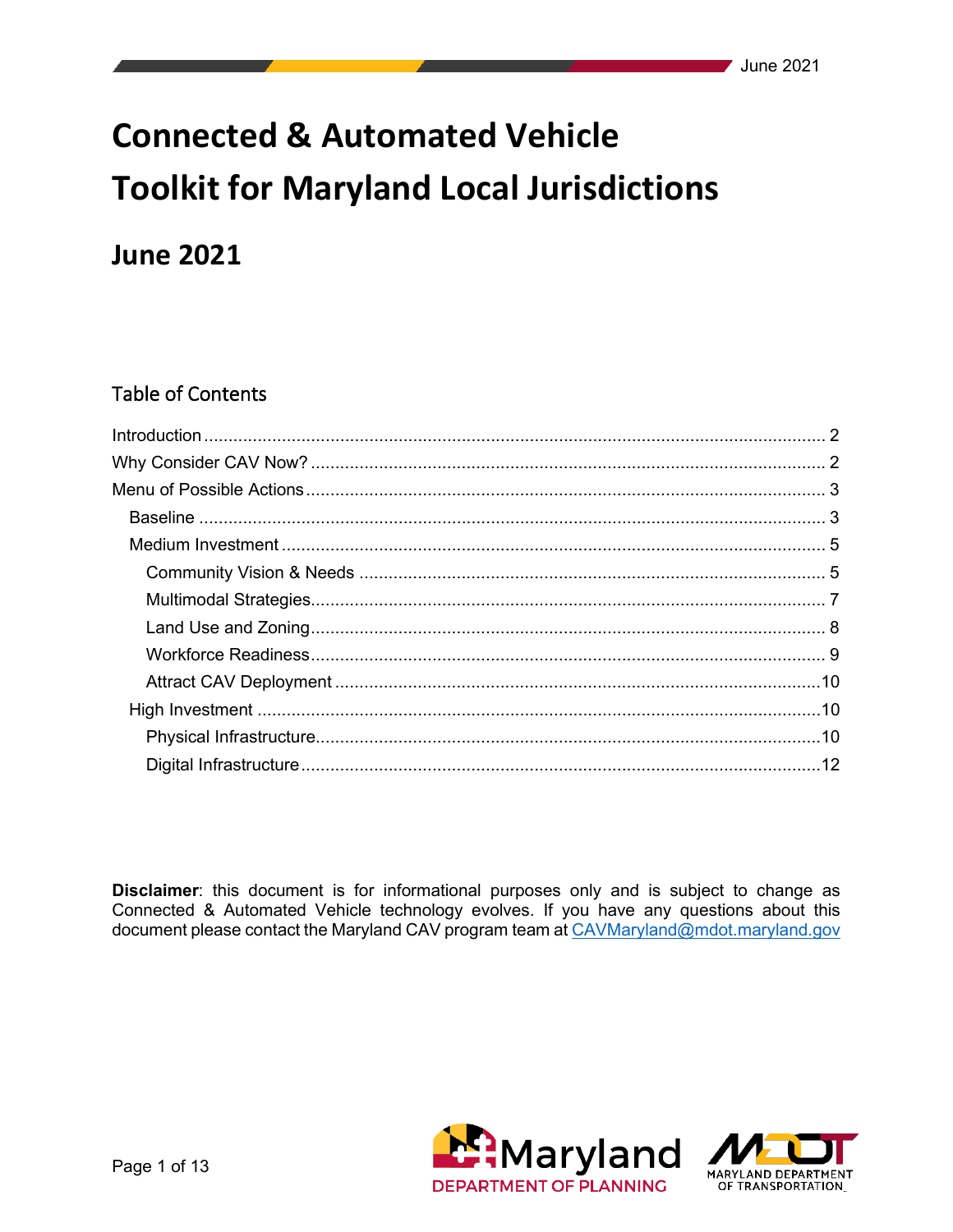# <span id="page-1-0"></span>Introduction

Through local outreach efforts, the Maryland Department of Transportation (MDOT) and the Maryland Department of Planning (MDP) recognize that there is a desire from local jurisdictions to seek guidance on preparing, planning, and implementing **Connected & Automated Vehicle (CAV)** technologies. This document includes a list of recommended actions as a resource for local jurisdictions when considering CAV technologies for their regions. Jurisdictions should use these recommendations as guidance to advance initial steps to meet their own unique needs and goals. This list is not comprehensive and is subject to change as CAV technologies advance and new regulations are implemented; however, this document provides a solid foundation for local jurisdictions to begin understanding CAV technology impacts within their communities.

These recommendations are also intentionally geared towards local jurisdictions, which play an integral role in achieving [Maryland's CAV vision](https://mva.maryland.gov/safety/Pages/MarylandCAV.aspx#strategicframework) and help to implement [the Statewide Maryland](https://mva.maryland.gov/safety/Pages/MarylandCAV.aspx#strategicframework)  [CAV Strategic Framework.](https://mva.maryland.gov/safety/Pages/MarylandCAV.aspx#strategicframework) It is important to note that, while there may be some overlap with actions that can and should be taken by Metropolitan Planning Organizations (MPOs), an MPOfocused list would include different strategies and considerations. Ultimately, coordination across local jurisdictions, MPOs, and state agencies is also highly encouraged, as CAV will cross jurisdictional boundaries – collaboration will be a key factor to the success of CAV in Maryland.

This document begins with baseline knowledge that all jurisdictions should be made aware of, followed by a menu of possible actions that could be undertaken. The menu of actions attempts to identify and categorize actions based on various levels of responsibilities.

# <span id="page-1-1"></span>Why Consider CAV Now?

CAV technology is operational on our roads today, making involvement at all levels of government timely and important to establish a balanced approach to the technology's deployment. As outlined in the Maryland CAV Strategic Framework, CAV technology has the potential to:

- **Save lives and reduce the severity of injuries**, with the possibility of nearly eliminating crashes altogether. The Insurance Institute for Highway Safety already recorded real-world crash savings<sup>[1](#page-1-2)</sup> anywhere from 7% to 78% through existing automation.
- **Improve reliability**, potentially reducing congestion and by extension, reducing vehicular greenhouse gas emissions and improving air quality.
- **Enable new mobility service solutions** to enhance the lives of the young, aging, people with disabilities and medical conditions, and others who choose not to drive by providing better access to employment, medical services, health care, shopping, entertainment, or all opportunities for improved quality of life.
- **Improve the movement of commodities and service providers**, thereby lowering the cost of goods and services to consumers.

<span id="page-1-2"></span><sup>1</sup> IIHS [Real-world Benefits of Crash Avoidance Technologies](https://www.iihs.org/media/259e5bbd-f859-42a7-bd54-3888f7a2d3ef/shuYZQ/Topics/ADVANCED%20DRIVER%20ASSISTANCE/IIHS-real-world-CA-benefits.pdf)



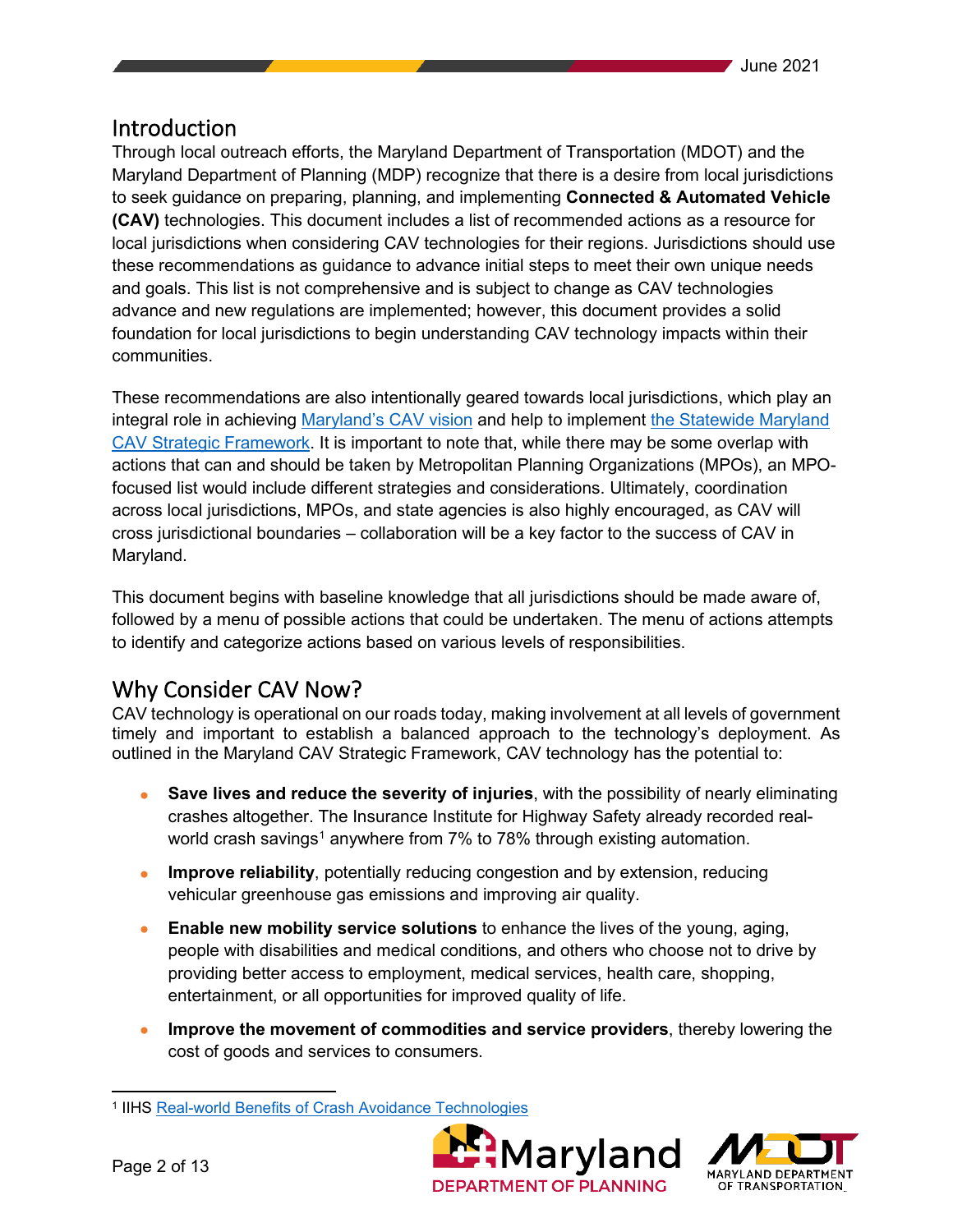# <span id="page-2-0"></span>Menu of Possible Actions

The below outlines three main categories of actions: (1) baseline, (2) medium investment, and (3) high investment. Depending on the jurisdiction's current roles and responsibilities one or more category may apply.

# <span id="page-2-1"></span>Baseline

The below provides baseline actions local jurisdictions should take to advance their understanding of CAV. It is recommended that all jurisdictions read and understand items 1, 2, and 3, while action 4 expands involvement to the national arena.

## **1. Know the definitions and trends of Connected & Automated Vehicles (CAV)**

- Read definitions in the Maryland CAV Strategic Framework [\(link\)](https://mva.maryland.gov/safety/Documents/Maryland-CAV-Strategic-Framework.pdf).
- Review the Glossary of Connected and Automated Vehicle Terms [\(link\)](http://www.cts.virginia.edu/wp-content/uploads/2018/03/Glossary-of-CAV-Terms-Ver1.0-03052018-1.pdf).
- Track trends in the news about CAV & attend webinars (free or otherwise) to remain current on the latest available information. Online searches are a quick way to sign up for newsfeeds (e.g., PAVE) and to read up on the latest news.
- Be cognizant that CAV will have impacts to infrastructure, such as lane markings, sensors used for detection of vehicles or pedestrians, among others. See item 4 for additional resources regarding infrastructure impacts.
- Understand that integrating CAV technology into our communities will require a balanced approach. A common misconception is that CAV technology only applies to single occupancy vehicles. Companies and software developers today are involved in new mobility solutions across multiple mobility solutions, which include transit, freight, wheelchairs, pods, fresh food delivery vehicles, shared mobility options, etc.

#### **2. Read & familiarize yourself with the Maryland CAV program resources**

- Review the Maryland CAV Strategic Framework [\(link\)](https://mva.maryland.gov/safety/Documents/Maryland-CAV-Strategic-Framework.pdf), which includes:
	- » The Maryland CAV Vision.
	- » State guidance on key focus areas to consider when preparing for CAV.
- Visit the Maryland CAV Program page [\(link\)](https://mva.maryland.gov/safety/Pages/MarylandCAV.aspx) to find:
	- » What has been done in Maryland for CAV.
	- » Links to additional resources for CAV research, testing, & implementation.
- Contact the Maryland CAV Program at  $CAVMaryland@mdot.maxland.gov$  to coordinate directly with a program manager.
	- » This action is highly recommended for those who wish to join subgroups, share knowledge and learn about statewide goals and initiatives.
- Review national/state legislation on CAV ( $link$ ) to understand national perspectives.



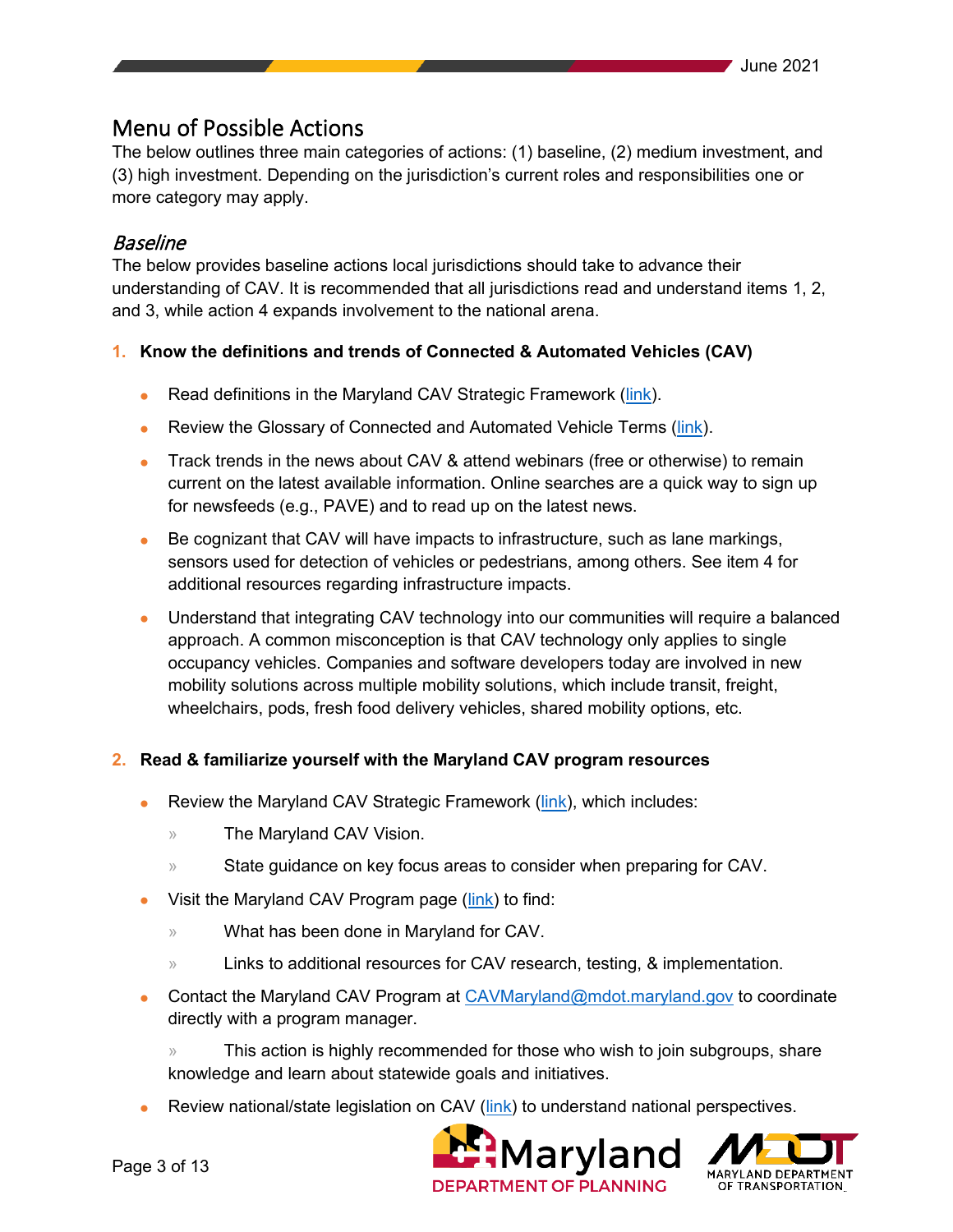#### **3. Clearly establish roles and responsibilities for & within your local jurisdiction**

- Evaluate where and how the actions recommended within this document fit based on your jurisdiction's current resources and responsibilities. **Not all actions outlined in this document are realistic to be implemented by all jurisdictions within Maryland.** We recommend understanding how your current roles and responsibilities might be affected by preparing action plans, implementing, and/or monitoring/operating the proposed actions.
- Reach out to other stakeholders within your communities, bordering jurisdictions, and statewide, to broaden baseline knowledge and encourage dialogue. Collaboration is a key component to the success of CAV and this step will go a long way to adopting the technology within the state. This action can take the form of participating in the statewide CAV subgroups [\(link\)](https://mva.maryland.gov/safety/Documents/cav-12142020/Charter-MD-CAV-Working-Group-and-subgroups.pdf).
- Understand the level of awareness of your decision-makers and staff about CAV technologies and pursue consistent outreach so that when turnovers occur, the knowledge about the impacts of CAV technology is not lost.

#### **4. Consider expanding your participation to the national dialogue (Optional)**

This action item provides resources to those who want to expand their knowledge to the national platform. The national dialogue for CAV spans across many agencies, groups, committees, and academic institutes from across the nation. The below list is by no means comprehensive but provides some insights on the many ongoing national efforts related to CAV.

- USDOT Automated Vehicle activities [\(link\)](https://www.transportation.gov/AV) and related USDOT efforts:
	- » US DOT ITS JPO Connected Vehicle Pilot Deployment Program [\(link\)](https://www.its.dot.gov/pilots/)
	- » US DOT CARMA [\(link\)](https://its.dot.gov/carma/)
	- » US DOT Work Zone Data Exchange [\(link\)](https://www.transportation.gov/av/data/wzdx)
	- » US DOT NHTSA Technology & Innovation [\(link\)](https://www.nhtsa.gov/technology-innovation)
	- » US DOT NHTSA Levels of Automation [\(link\)](https://www.nhtsa.gov/technology-innovation/automated-vehicles-safety)
	- » US DOT NHTSA AV Test Tracking Tool [\(link\)](https://www.nhtsa.gov/automated-vehicle-test-tracking-tool)
	- » USDOT's Accessibility & Inclusive Design [\(link\)](https://www.transportation.gov/accessibility)
- Cooperative Automated Transportation (CAT) Coalition [\(link\)](https://transportationops.org/CATCoalition)
- Connected Vehicle Pooled Fund Study Research Findings [\(link\)](http://www.cts.virginia.edu/cvpfs_research/)
- National Association of City Transportation Officials [\(link\)](https://nacto.org/publication/bau2/)
- National Association of Counties [\(link\)](https://www.naco.org/resources/featured/connected-autonomous-vehicles-toolkit)
- American Planning Association AV Resources [\(link\)](https://planning.org/resources/av/)



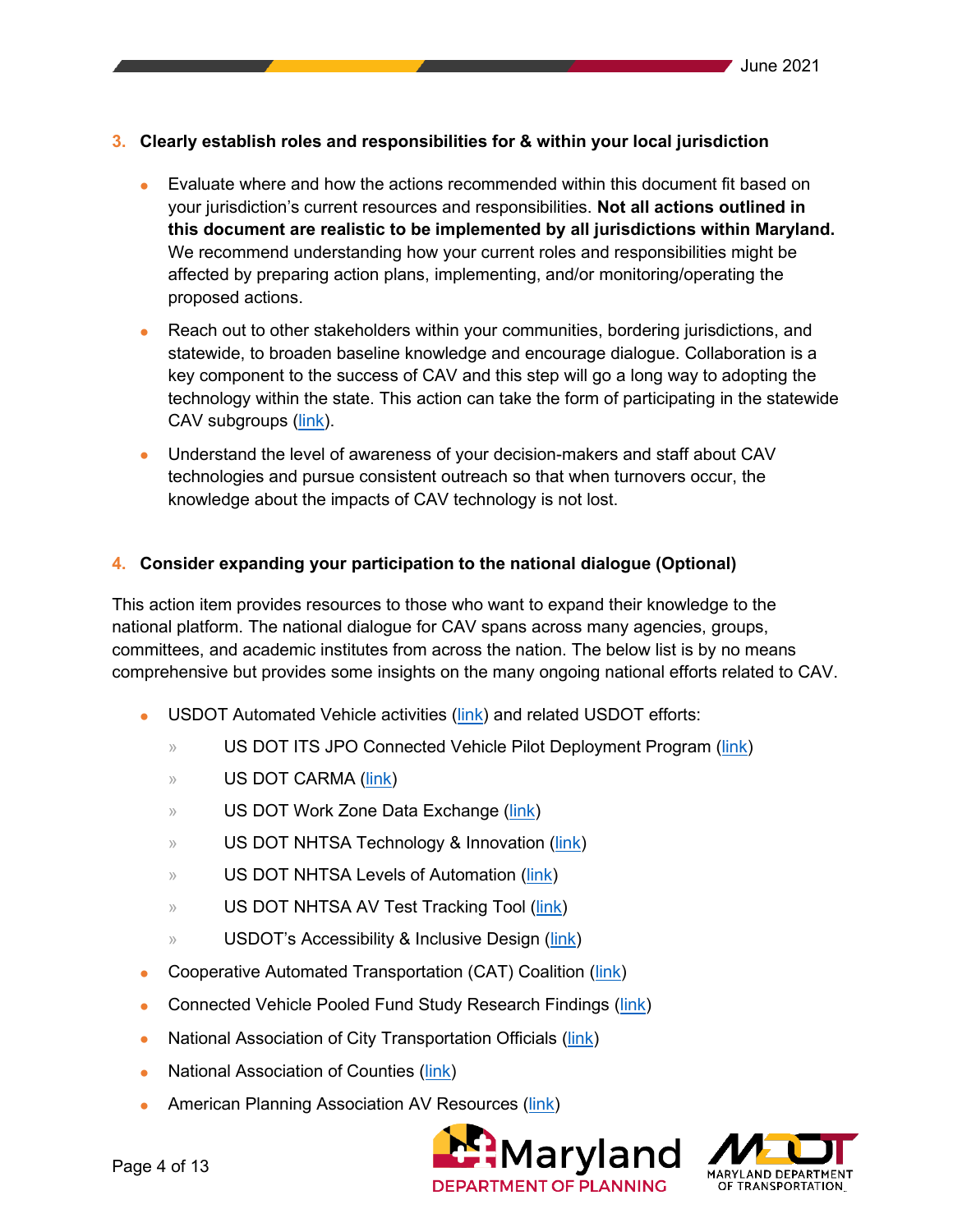- Association of Metropolitan Planning Organizations (AMPO) Regional Planning for CAV [\(link\)](https://www.ampo.org/wp-content/uploads/2018/04/Establishing-a-Regional-Planning-Framework-for-CAV-NYSAMPO.pdf)
- Center for Automotive Research (CAR) Group [\(link\)](https://www.cargroup.org/wp-content/uploads/2017/03/Planning-for-Connected-and-Automated-Vehicles-Report.pdf)
- ITS America policy resources related to ITS and autonomous vehicles [\(link\)](https://itsa.org/advocacy-materials/)
- Partners for Automated Vehicle Education [\(link\)](https://pavecampaign.org/resources/)
- NCHRP research reports on planning for CAV (20-102, 08-117, among others) [\(link\)](http://www.trb.org/NCHRP/NCHRP.aspx)
- Examples of local CAV plans/strategies [\(link\)](https://opr.ca.gov/planning/transportation/automated-vehicles.html)
- Past research done within or impacting Maryland that might be of interest:
	- » Fehr & Peers AV impacts using the MWCOG model [\(link\)](https://www.mwcog.org/file.aspx?&A=H3p%2BmH7Tw6Bi%2BfAUp3puWvyJEmNN3XJbkBCTj9fHcxk%3D)
	- » Michael Baker International VTrans2040 Scenario Analysis [\(link\)](http://www.ctb.virginia.gov/resources/2017/june/pres/presentation_vtrans_analysis.pdf)

## <span id="page-4-0"></span>Medium Investment

The below outlines a menu of actions local jurisdictions could take to prepare for CAV. Please note that **not all the items outlined in this menu of actions are realistic to be implemented by all jurisdictions within Maryland**. The below also does not cover all possible actions a jurisdiction could take, but together with the guidance provided in the Maryland CAV Strategic Framework, serves as a starting point for actions to increase CAV activity to address mobility and safety needs.

# <span id="page-4-1"></span>*Community Vision & Needs*

• Develop a vision for the future of your communities & the next generation transportation ecosystem.

» Creating a visual representation of the future of your community is an exciting and momentum generating exercise that brings communities together. These can be done through community meetings, online brainstorming sessions, surveys, etc. and push the boundaries of what is needed now, versus what is desired in the future for the next generation.

» When developing these visions, identify and articulate how they affect safety, efficiency, sustainability, equity, and reliability. These can then be documented directly in local transportation, comprehensive, or CAV strategic plans.

» Using the vision of the future, define goals and policies to demonstrate how CAV technologies can contribute to achieving the overall transportation vision and goals. $^{\text{2}}$  $^{\text{2}}$  $^{\text{2}}$ Tying to transportation goals aligns your needs with future funding opportunities that often have predetermined categories at both state and federal levels, such as Every Day

<span id="page-4-2"></span><sup>2</sup> AMPO [Regional Planning for CAV](https://www.ampo.org/wp-content/uploads/2018/04/Establishing-a-Regional-Planning-Framework-for-CAV-NYSAMPO.pdf) and [APA: Preparing Communities For Autonomous Vehicles](https://planning-org-uploaded-media.s3.amazonaws.com/publication/download_pdf/Autonomous-Vehicles-Symposium-Report.pdf)



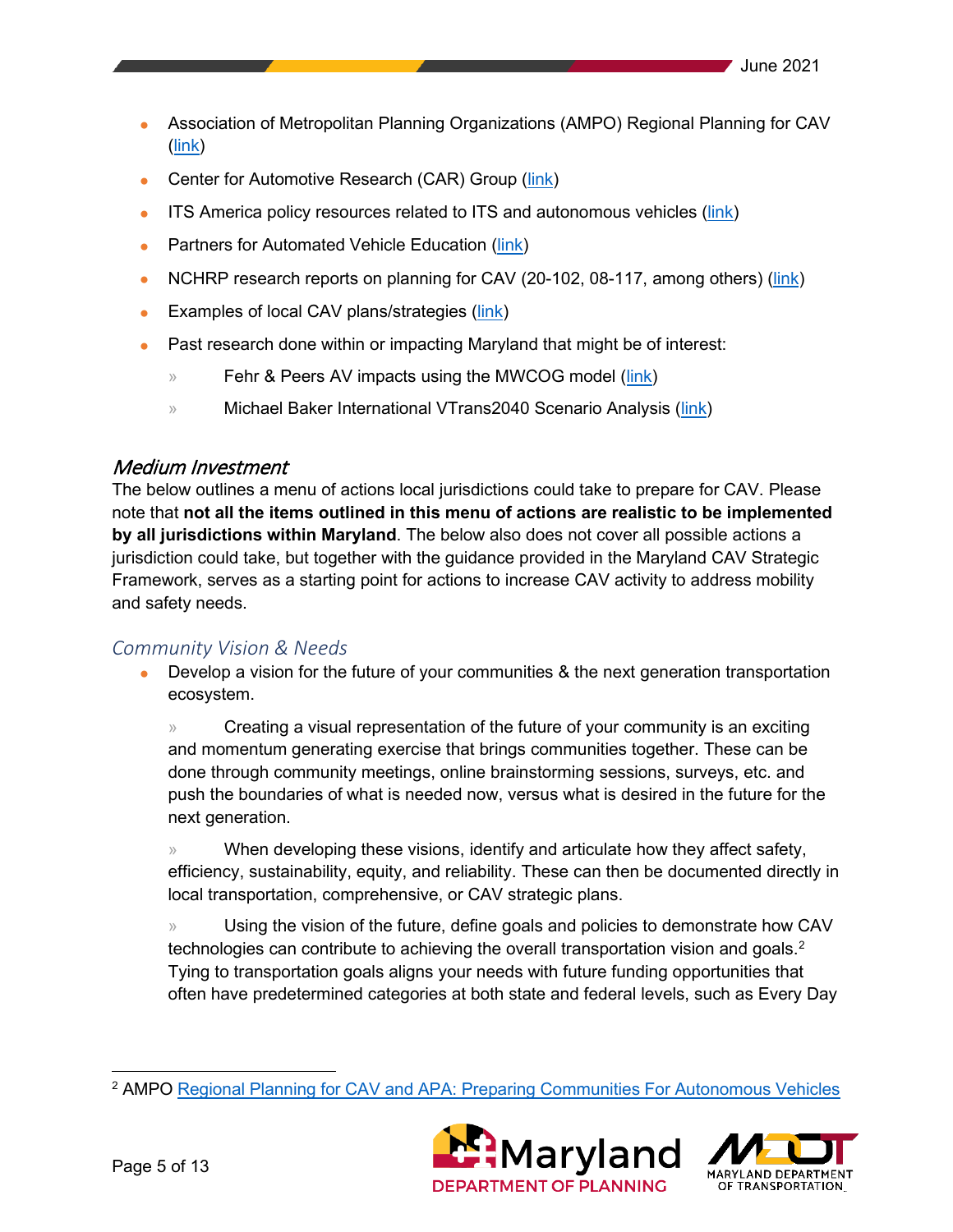Counts [\(link\)](https://mva.maryland.gov/safety/Pages/mhso/grants-management.aspx), Maryland Highway Safety Office (link), US Department of Transportation federal grants such as RAISE, INFRA, and the ATCMTD, among others.

• Identify barriers to achieving current needs and the above vision of the future through CAV solutions.

» Consider timeline of needs, for example long term community needs or one-time projects.

 Example of a long-term community need: expanding the mobility of aging community to improve their quality of life.

 Example of a one-time project: an automated shuttle service deployed for a few months only.

» For jurisdictions that include multiple population densities, consider that needs will vary across urban, suburban, and rural communities.

» Tie needs to existing CAV solutions to accelerate adoption, such as:

 Need for healthy food can be tied to automated food delivery systems, such as Personal Delivery Devices (PDD) and freight delivery solutions (e.g., Udelv, Nuro, Gatik, FedEx, and Amazon).

 Need for increased accessibility to mobility constrained communities can be tied to automated shuttles, ride-hailing, automated wheelchairs, etc.

 Desire to reduce single-occupancy vehicles can be tied to shared automated mobility solutions (e.g., "robo-taxis").

» Intentionally broach equity and social justice barriers.

 Consider role of CAV in closing the gap on food deserts – i.e. let the vehicle do the work of bringing food to areas currently unable/limited in access to healthy, fresh, and nourishing food.

 Use CAV solutions for mobility constrained populations, to include people with disabilities and aging/youth.

• Identify CAV strategies and programs that fit your jurisdiction based on the needs identified above.

» Consider the use of scenario planning to understand fiscal impacts & what policies and programs are most aligned with your community.

» Consider how to message out to the public, including through public workshops, web resources, tying to the larger Maryland CAV program, among other strategies.

» Plan for CAV deployments as a regional or local transportation policy issue alongside safety enhancements, signal synchronization, goods movement, economic development, and incident response (among others).



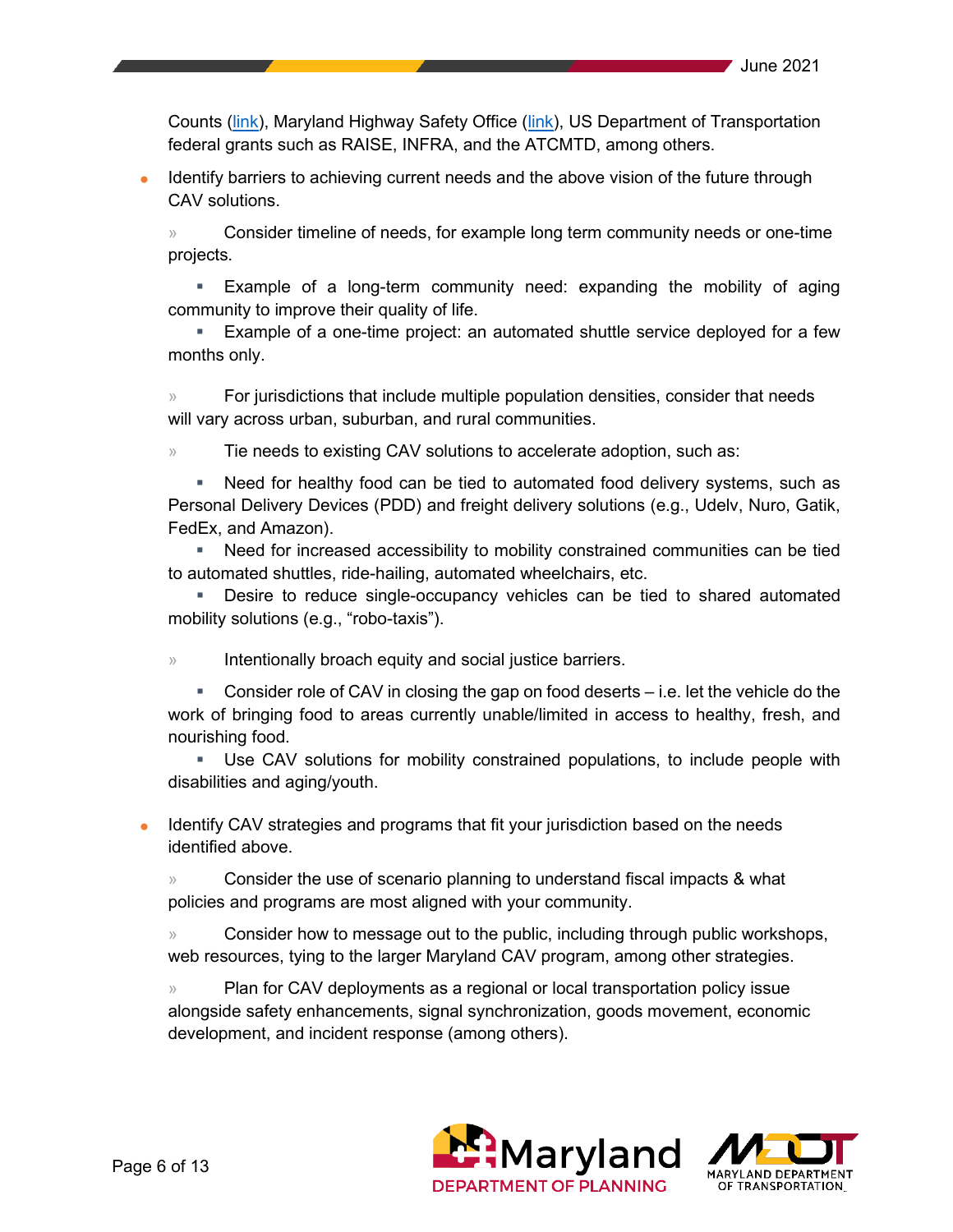# <span id="page-6-0"></span>*Multimodal Strategies*

The advent of CAV without clear expectations on what vehicle types are permitted is likely to skew the vehicle mix toward single-occupancy vehicles (SOV) and in the longer term zerooccupancy vehicles (ZOV), which in turn may significantly increase vehicle miles traveled and the congestion within communities. The actions outlined in the following list are geared towards jurisdictions who wish to manage the mix of vehicles within their communities to reflect a more multimodal approach. These actions are entirely the decision of the jurisdiction and in no way reflect MDOT or MDP opinions on these mobility solutions.

• Adopt language in planning documents, leadership briefings and materials, and other documents that clarify your stance on shared and high capacity CAV mobility within your community.

» Address multimodal priorities up-front and clearly to help manage the mix of vehicles, rather than react to the situation after it has affected you.

Consider the complete streets and walkable communities<sup>[3](#page-6-1)</sup> approach when implementing this strategy.

- Develop strategies and programs to broaden the availability of automated ride-sharing services to all segments of the population within your communities.
- Future-proof for potential reduced parking demand by creating redevelopment strategies for existing parking facilities and new parking regulations for other developments with required parking.
- Consider first/last mile public-private-partnerships (P3) solutions that enable jurisdiction to reallocate funds to the main trunk of transit routes. This will allow jurisdiction to maintain core transit routes while deploying more 'custom' CAV solutions for first/last mile that increase transit use. See the Fehr and Peers<sup>[4](#page-6-2)</sup> analysis showing the increase in transit use when communities had more first/last mile vehicle solutions.
- Consider the impact to any taxi commissions over microtransit, ride-hail services, and other mobility provider service models in your community (e.g., existing agreements that might be violated by new mobility solutions). Parallels exist with Transportation Network Companies (TNCs) and e-scooter services that could be applied to CAV services.
- Determine if you will use single vendor or multi-vendor business models across the different automated vehicle solutions (e.g., allow exclusive vendor all rights or require mix of vendors).
- Consider how CAV can enhance just-in-time delivery services. Greater travel time reliability can enable businesses and others to expand their use of just-in-time services, thus improving economic vitality and resiliency.

<span id="page-6-2"></span><sup>4</sup> Fehr and Peers [MWCOG CAV Scenarios](https://www.mwcog.org/file.aspx?&A=H3p%2BmH7Tw6Bi%2BfAUp3puWvyJEmNN3XJbkBCTj9fHcxk%3D)





<span id="page-6-1"></span><sup>&</sup>lt;sup>3</sup> NACTO Blueprint for Autonomous Urbanism 2<sup>nd</sup> edition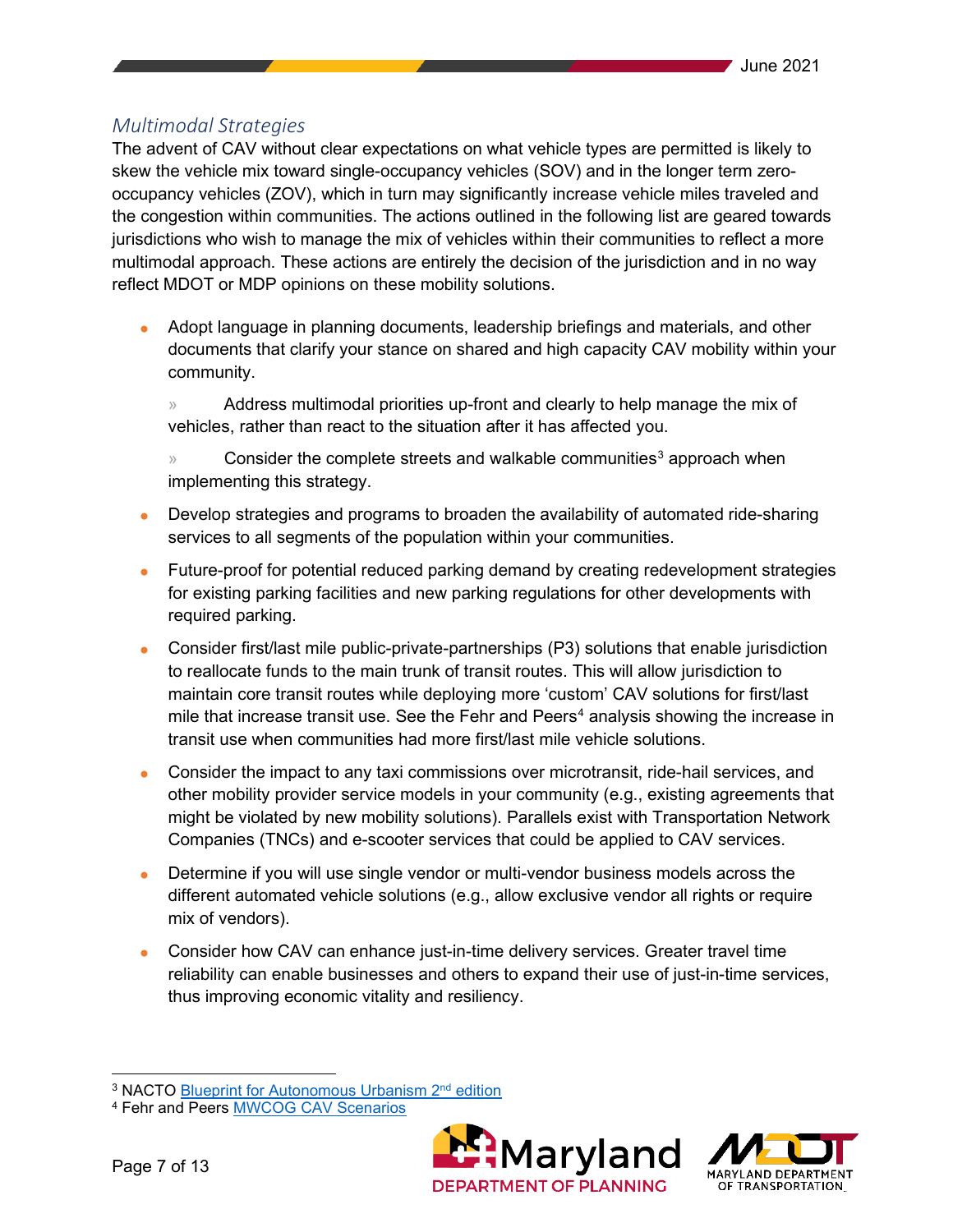- Freight CAV solutions have demonstrated potential economic savings to private industry and increased safety benefits. Consider how you want freight and logistics to move within your communities, how delivery packages through automated vehicle solutions might benefit access to services to communities or if restrictions are needed.
- Consider an emphasis on overnight delivery services: automated delivery vehicles could be deployed during the evening to make overnight deliveries, reducing the need for them to be on the road during the day or at peak travel times and taking advance of greater roadway capacity during the overnight hours.

# <span id="page-7-0"></span>*Land Use and Zoning*

• Assess existing land use and development policies and regulations affecting or being affected by CAV deployment and CAV infrastructure building.

» Assess site design and development to accommodate and promote positive outcomes of CAV.

» Address potential land use changes resulting from CAV and other emerging technologies (e.g., electric vehicles and e-commerce) such as increased warehousing/distribution uses and CAV staging/service sites.

- Assess local regulations and policies that affect public property or right-of-way access and pole attachment for CAV infrastructure.
- Consider implications to parking and related revenue streams.

» A vehicle may no longer need to park if the user can simply call it over when they need it (rather than parking it to make sure they can then get home).

» The fiscal implications might be a loss of revenue for that jurisdiction if no vehicles park at designated parking spots, or parking violations no longer occur.

» If a CAV no longer needs to park, a jurisdiction may also intentionally choose to remove all parking areas to allow for other uses, such as open-air parks, or lane utilization for vulnerable roadway user lanes (e.g., bicycle lanes).

» Automated Vehicles have a tendency towards being electric vehicles (EV). Consider that parking infrastructure may need to adjust to allow for the charging of a CAV/EV. For more information about EV initiatives in Maryland please see this [link.](https://marylandev.org/)

- Identify current revenues and understand which ones will be affected by CAV, leading to a better understanding of how to mitigate, or benefit, from the impacts.
- Increase the dialogue around accessibility, ADA compliance, and inclusive design to improve quality of life for all mobility constrained communities. This could come as ordinances to include metrics related to accessibility within your permits or traffic impact studies.



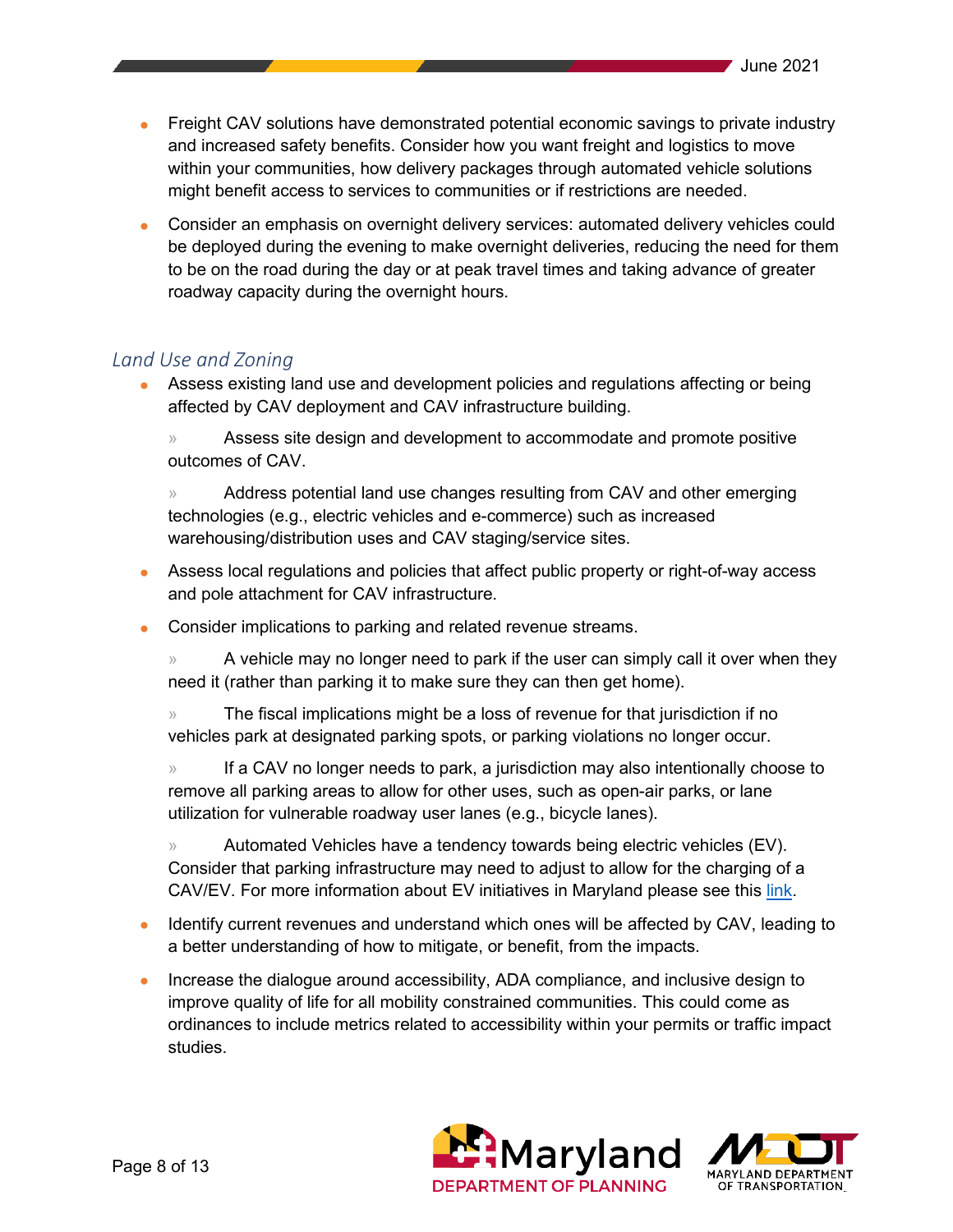Make a policy on use of curb space and/or implement land use requirements to enforce how the curb will be managed within your jurisdiction for CAV, and other human driven vehicles.

» Consider designating load/unload curb space within land use/zoning process to begin the build out of systematic locations for vehicle drop off/on. Questions that can help with this decision: How will the curb space be designated? Will the curb be used for loading/unloading of people and/or goods? If so what types of vehicles would be permitted to load/unload (e.g., only shared vehicles, ride hailing vehicles, delivery vehicles, etc.)? What times of day can they be present?

» Will there be appointment times where only goods deliveries are permitted so that services continue to optimize their profits and return revenue to your region? Consider research and other pilots done on appointment systems, such as the Washington DC 12-week pilot $^5$  $^5$ .

» Will you implement policies to generate revenue from the use of curb space?

» Update access management design guides and reference materials to acknowledge the impacts of CAV and suggest ways in which they can be accommodated, e.g., replacement of parking requirements in a zoning ordinance with drop-off/pick-up zones.<sup>[6](#page-8-2)</sup>

• Consider developing designated CAV and/or ZOV "holding zones", or corridors, where vehicles can be kept but be easily accessible when called upon to drive someone to their destinations.

» These could be tied to main arterials where traffics enters or exits your community, thus reducing vehicle mileage on low speed regions and allowing flexibility of movement to/from your community.

» Consider whether they park and "wait" or whether they continue to drive around the city for immediate/short times for pick up.

# <span id="page-8-0"></span>*Workforce Readiness*

- Review current skill sets for agencies running city/communities to consider whether they can address CAV needs, such as maintenance of the vehicles, sensors, etc. and then establish a plan on how to improve those skillsets.
	- » This may include partnerships across jurisdictions who have training centers.

» Consider recruitment challenges for attracting and retaining qualified data scientists and other high-salary positions by reviewing existing limitations and exploring the possibility for joint hires between jurisdictions.

• Engage local emergency responders on their ability to react to CAV.

<span id="page-8-2"></span><sup>6</sup> [AMPO Regional Planning for CAV](https://www.ampo.org/wp-content/uploads/2018/04/Establishing-a-Regional-Planning-Framework-for-CAV-NYSAMPO.pdf) 





<span id="page-8-1"></span><sup>5</sup> [DC Curbed Article](https://dc.curbed.com/2019/11/15/20966562/dc-curb-space-deliveries-taxis-rideshare-study)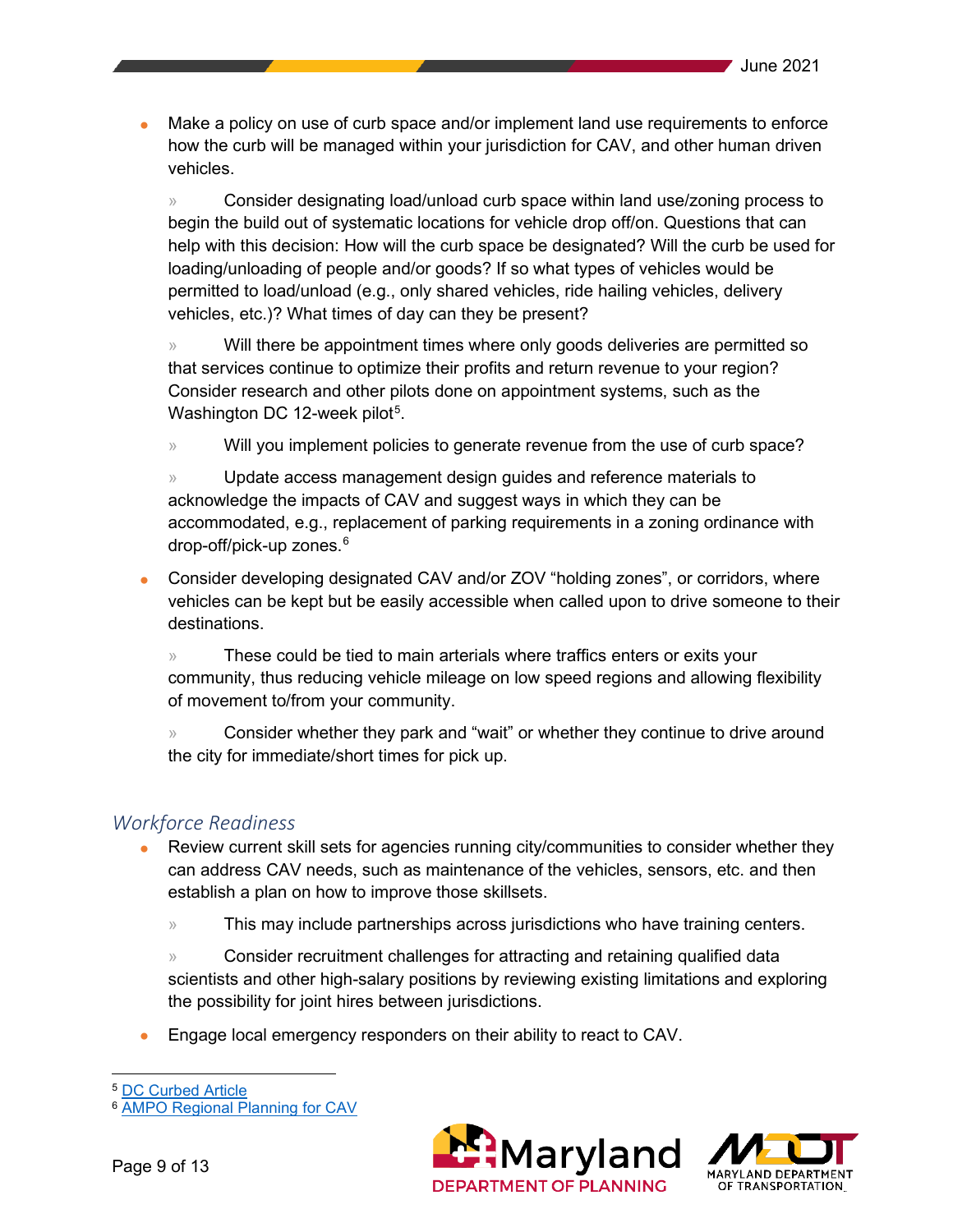- Promote inclusion of CAV topics in Science Technology Engineering Art & Mathematics (STEAM), school, and educational events, which has a consequence of attracting businesses while preparing the next generation for the future transportation ecosystem.
- Engage tech companies within your jurisdiction to determine if they are working on CAV issues.

## <span id="page-9-0"></span>*Attract CAV Deployment*

- Engage with vendors early to start understanding each vendor's limitation and benefit.
- Consider incentivizing CAV deployment, which might include:
	- » Granting multimodal CAV solutions access to parking at reduced costs.
	- » Granting high-occupancy CAV access to dedicated lanes or facilities.
	- » Promoting P3 solutions, while exercising caution about utilizing a single vendor for too long.
- Develop fleet transition plans to identify opportunities for zero electric vehicles and CAV.
- Identify districts or corridors that can be transitioned to become "innovation sandboxes" for CAV pilots, testing curb loading/unloading, ride hailing for communities, etc. where restrictions are officially designated as more flexible.

#### <span id="page-9-1"></span>High Investment

The below actions are attached to physical and digital infrastructure to support CAV. Both menus of action are high cost and time consuming, though provide a significant return to the CAV ecosystem. The actions below are recommended to jurisdictions who manage larger systems and have resources meant to deal with both physical and digital needs. Jurisdictions that do not invest heavily in either should read and understand the below to recognize how they fit in the bigger picture transportation ecosystem.

# <span id="page-9-2"></span>*Physical Infrastructure*

Infrastructure considerations for a local jurisdiction can result in significant cost and are not a requirement for CAV at this time. The below actions may not be appropriate for all jurisdictions, and several actions relate directly to how much maintenance and operations a jurisdiction can manage. We do not recommend the below for jurisdictions that do not currently, or in the future wish to, control signals, radios, or other electronic devices within their roles and responsibilities.

• Assess infrastructure needs to support CAV deployment such as road marking and signages, smart-signals, dedicated lanes, electric vehicle charging stations, communication radios (e.g., dedicated short range communications or cellular), highspeed broadband, and wireless networks.

» This action will have long term impacts on your community. The assessment of your current assets, where you want to deploy, how you will maintain, and possibly



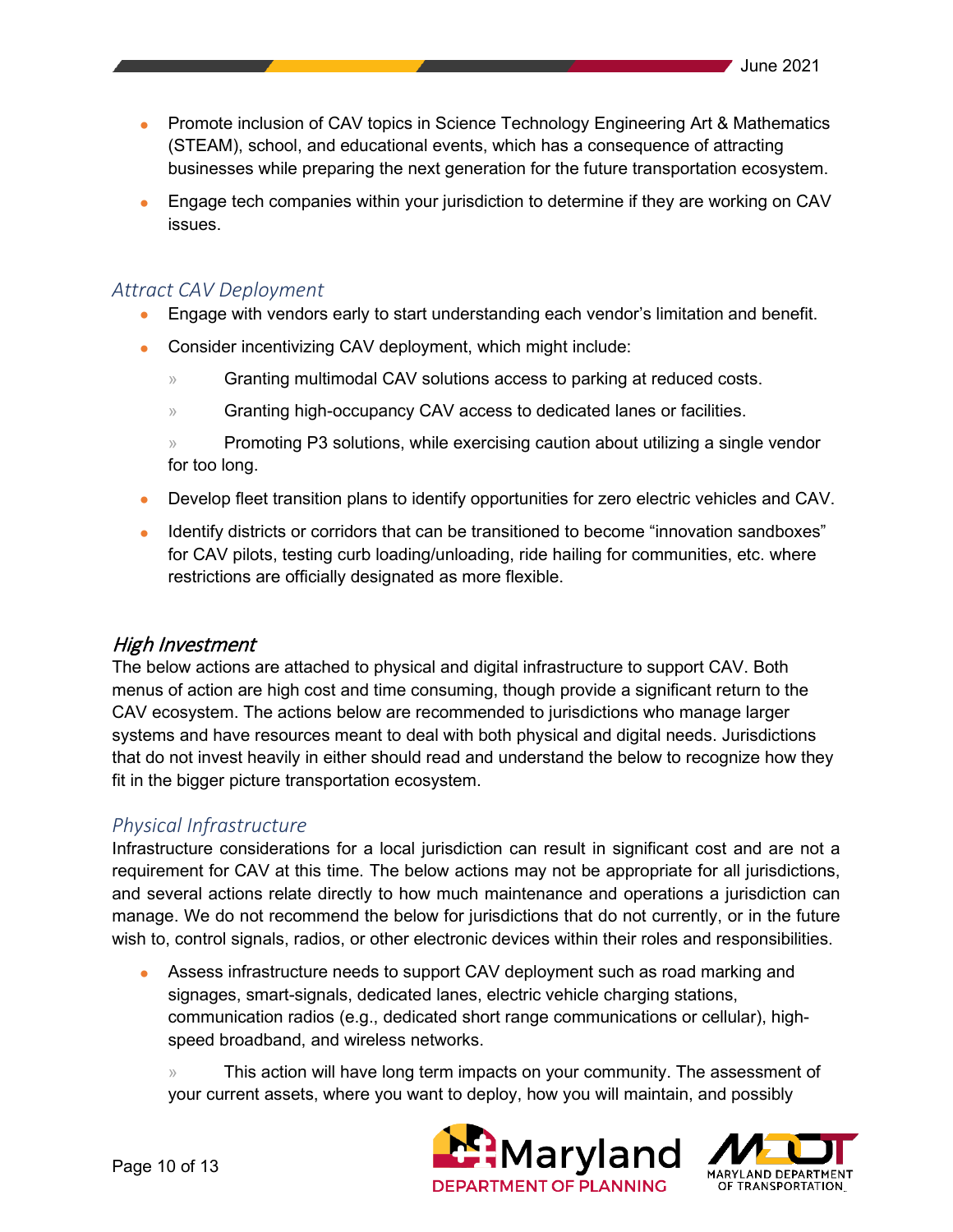expand to new automated services can be a large endeavor, but also an important first step that is strongly encouraged across all jurisdictions.

» Create a detailed asset map and maintain it to be as up to date as possible. This should also include tracking of software updates.

- Collaborate with your neighboring jurisdictions and statewide groups to promote interoperability across jurisdictions. CAV technology is more likely to succeed if they are able to operate seamlessly across jurisdictions. Several efforts are already underway (i.e. statewide working group), allowing you to save time and cost. This is also more attractive to businesses as they do not need to change their systems significantly for every town, city, county, or state they operate in, thus increasing economic vitality.
- Invest in connected vehicle (CV) infrastructure that enables applications that matter to your jurisdiction. Examples include but are not limited to:
	- » Work zone data (e.g., lane closures, detailed lane shifts etc.).

» Signal Phase and Timing and MAP (i.e., intersection geometry) data to support red light violations, departure on green, eco-driving, and other smart signal applications. An example jurisdiction applying these applications includes National Harbor, through the Prince George's County Department of Public Works & Transportation.

» Vulnerable roadway user (e.g., pedestrian) in roadway warnings. Once such deployment exists through the MDOT State Highway Administration at MD 214 in Prince George's County.

» Signal priority systems for shared mobility, transit, and freight, where appropriate to facilitate their movement in/out of the city and reduce their financial burdens (thus making your region more attractive for businesses).

- » Communications infrastructure such as fiber and wireless systems.
- Consider how to fund the maintenance of control devices (e.g., stop sign, lane markings, etc.) to the best of your ability. CAV can "see" most of these control devices, but if they are in poor condition, they may not recognize them, resulting in subpar and possibly unsafe operations.
- Confirm that communication infrastructure policies are comprehensive and up to date; for example, whether the city is currently including a "dig once" policy which reduces the cost of a comprehensive fiber network.



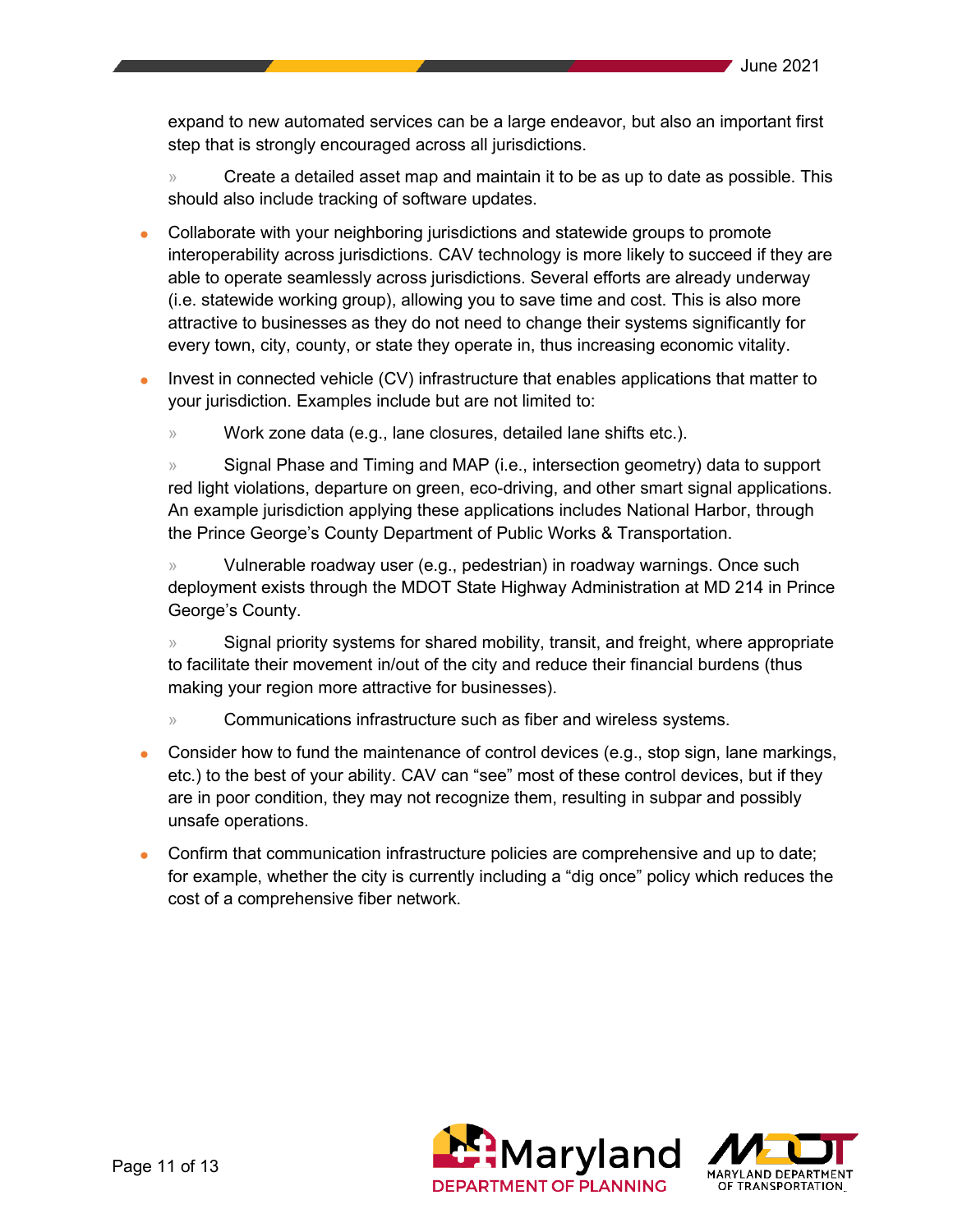# <span id="page-11-0"></span>*Digital Infrastructure*

Similar to physical infrastructure, digital infrastructure actions are a heavy lift both in cost and time for any jurisdiction, but result in a more efficient CAV ecosystem and savings to the jurisdiction on the long term. The below actions should not be invested in without an understanding of how the jurisdiction will manage these assets over time.

- Consider each project, policy, and opportunity as a piece of a "system" that must fit into a larger system in order to generate benefits and be sustainable and equitable. Local jurisdictions should be investigating how their piece of the "system" fits into the larger picture as soon as possible.
- Establish channels and platforms for data exchanges to allow for a broad and interoperable CAV ecosystem of information. Interoperability is critical to CAV adoption, so jurisdictions should implement in their procurements and standard operating procedures that software platforms with CAV capabilities have the capability of exchanging information across various platforms (e.g., Application Programming Interfaces).
- Create a fully digitized map of your jurisdiction so CAV have a redundant map to confirm infrastructure placement and routing.

» This does require constant updates should a road infrastructure project add turn lanes, change signs, etc. and can be costly to maintain.

» Consider that currently, vendors are more likely to create their own maps so they have more control over the information and details they need to operate their vehicles.

» Alternatives to this include a crowdsourced based platform validated by the jurisdiction on a monthly, weekly, or even daily basis.

- Prioritize open data formats, platforms, and systems during procurement so jurisdictions can take advantage of the best technologies without getting locked into proprietary vendors.
- Begin considerations of a system-wide transportation management system (TMS) that can incorporate artificial intelligence to manage the future transportation ecosystem. This digital transportation infrastructure should not only include the ability to enable CV data in the future but also support multi-modal systems and programs like real-time traveltime sharing.

 $\mathcal{P}$  Determine how the information flow integrates with 3<sup>rd</sup> parties and statewide systems.

» Define how large amounts of data will be received, stored, and reshared, if at all.

» Utilize increased deployment of sensors to improve the system's situational awareness.

» This means an increased annual operational cost to maintain functional sensors.